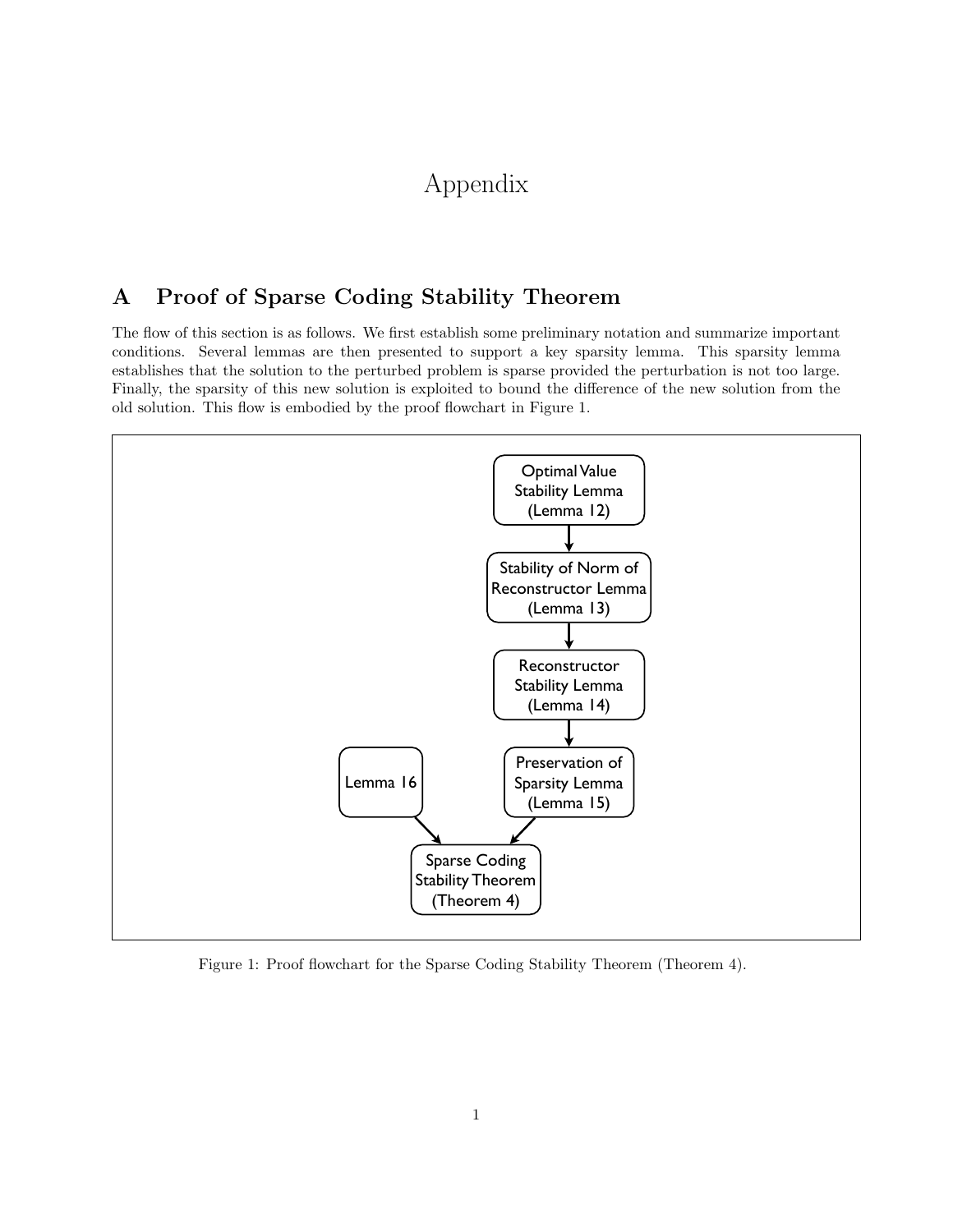#### A.1 Notation and Assumptions

Let  $\alpha$  and  $\tilde{\alpha}$  respectively denote the solutions to the LASSO problems:

$$
\alpha = \underset{z}{\arg \min} \frac{1}{2} \|x - Dz\|_2^2 + \lambda \|z\|_1 \qquad \qquad \tilde{\alpha} = \underset{z}{\arg \min} \frac{1}{2} \|x - \tilde{D}z\|_2^2 + \lambda \|z\|_1.
$$

First, let's review the optimality conditions for the LASSO (see Asif & Romberg, 2010, conditions L1 and  $L2$ :

$$
\langle D_j, x - D\alpha \rangle = \text{sign}(\alpha_j) \lambda \quad \text{if } \alpha_j \neq 0,
$$
  

$$
|\langle D_j, x - D\alpha \rangle| < \lambda \quad \text{otherwise.}
$$

Note that the above optimality conditions imply that if  $\alpha_j \neq 0$  then

$$
|\langle D_j, x - D\alpha \rangle| = \lambda.
$$

#### Assumptions

The statement of the Sparse Coding Stability Theorem (Theorem 4) makes the following assumptions:

 $(A1)$  - Closeness D and  $\tilde{D}$  are close, as measured by operator norm:

$$
\|\tilde{D} - D\|_2 \le \varepsilon.
$$

(A2) - Incoherence There is a  $\mu > 0$  such that, for all  $J \subseteq [k]$  satisfying  $|J| = s$ :

$$
\sigma_{\min}(D_J) \geq \mu.
$$

(A3) - Sparsity with Margin For some fixed  $\tau > 0$ , there is a  $\mathcal{I} \subseteq [k]$  with  $|\mathcal{I}| = k - s$  such that for all  $i \in \mathcal{I}$ :

$$
|\langle D_i, x - D\alpha \rangle| < \lambda - \tau.
$$

Consequently, all  $i \in \mathcal{I}$  satisfy  $\alpha_i = 0$ .

### A.2 Useful Observations

Let  $v_D^*$  be the optimal value of the LASSO for dictionary  $D$ :

$$
v_D^* = \min_z \frac{1}{2} ||x - Dz||_2^2 + \lambda ||z||_1
$$
  
=  $\frac{1}{2} ||x - D\alpha||_2^2 + \lambda ||\alpha||_1$ 

Likewise, let

$$
v_{\tilde{D}}^* = \frac{1}{2} ||x - \tilde{D}\tilde{\alpha}||_2^2 + \lambda ||\tilde{\alpha}||_1
$$

The first observation is that the values of the optimal solutions are close:

Lemma 12 (Optimal Value Stability)  $If ||D - \tilde{D}||_2 \leq \varepsilon$ , then

$$
\left|v_D^* - v_{\tilde{D}}^*\right| \le \frac{5}{8} \frac{\varepsilon}{\lambda}.
$$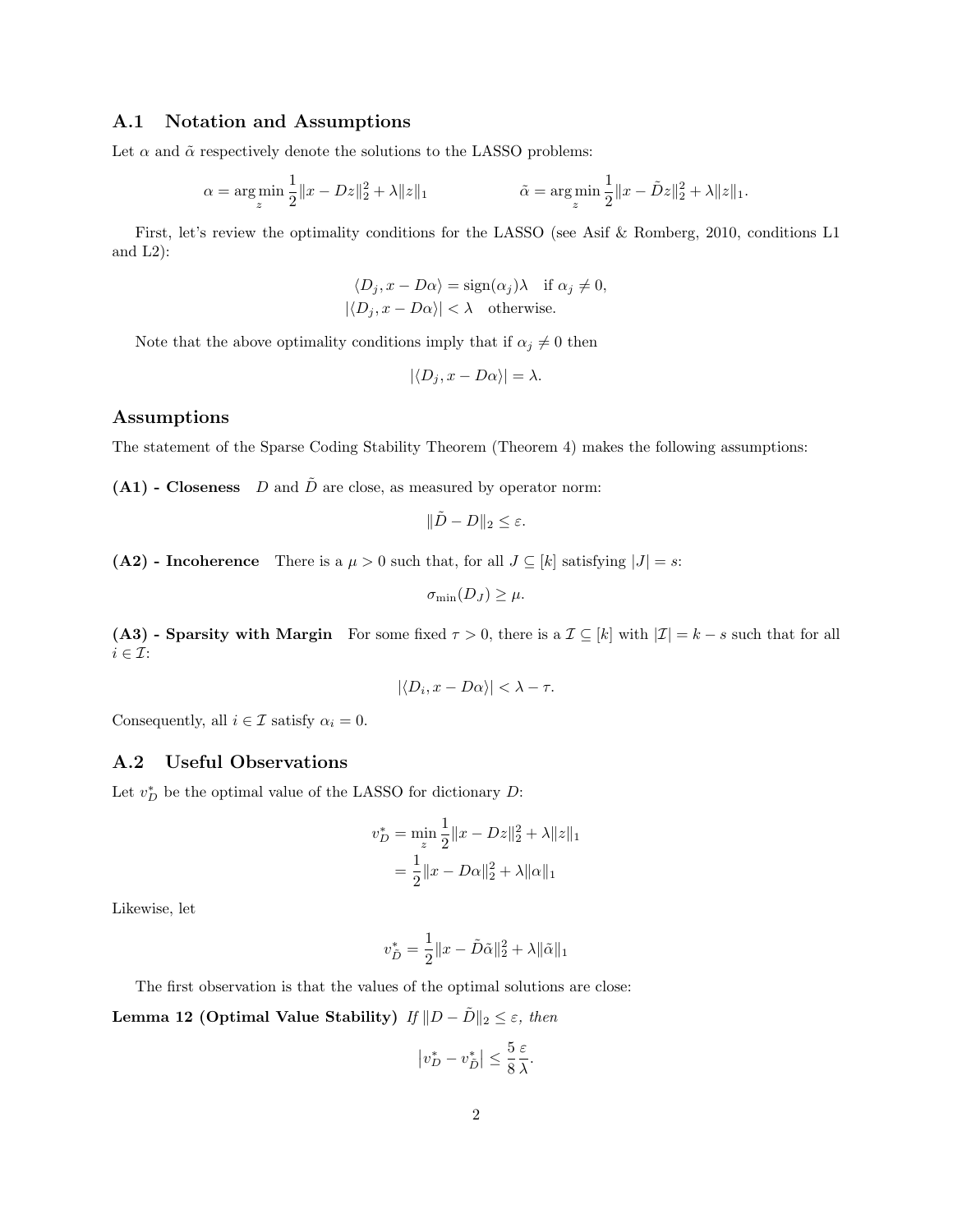Proof The proof is simple:

$$
v_{\tilde{D}}^* \leq \frac{1}{2} \|x - \tilde{D}\alpha\|_2^2 + \lambda \|\alpha\|_1
$$
  
=  $\frac{1}{2} \|x - D\alpha + (D - \tilde{D})\alpha\|_2^2 + \lambda \|\alpha\|_1$   
 $\leq \frac{1}{2} ( \|x - D\alpha\|_2^2 + 2 \|x - D\alpha\|_2 \| (D - \tilde{D})\alpha\|_2 + \| (D - \tilde{D})\alpha\|_2^2 ) + \lambda \|\alpha\|_1$   
 $\leq \frac{1}{2} \|x - D\alpha\|_2^2 + \lambda \|\alpha\|_1 + \frac{1}{2} ( \frac{\varepsilon}{\lambda} + \frac{1}{4} (\frac{\varepsilon}{\lambda})^2 )$   
 $\leq v_D^* + \frac{5}{8} \frac{\varepsilon}{\lambda}$ 

for  $\frac{\varepsilon}{\lambda} \leq 1$ . A symmetric argument shows that  $v_D^* \leq v_{\tilde{D}}^* + \frac{5}{8} \frac{\varepsilon}{\lambda}$ .

The second observation shows that the norms of the optimal reconstructors are close.

Lemma 13 (Stability of Norm of Reconstructor)  $If ||D - \tilde{D}||_2 \leq \varepsilon$ , then

$$
\left| \|D\alpha\|_2^2 - \|\tilde{D}\tilde{\alpha}\|_2^2 \right| \le \frac{5}{4} \frac{\varepsilon}{\lambda}.
$$

Showing this is more involved than the previous observation. Proof First, we claim (and show) that

$$
(x - D\alpha)^T D\alpha = \lambda \|\alpha\|_1. \tag{1}
$$

 $\blacksquare$ 

The proof of the claim comes directly from Osborne et al. (2000, circa (2.8)). To see (1), recall that the LASSO objective is

minimize 
$$
\frac{1}{2} ||x - Dz||_2^2 + \lambda ||z||_1
$$
.

The subgradient of this objective with respect to  $z$  is

$$
-D^{T}(x - Dz) + \lambda v,
$$

where  $v_j = 1$  if  $z_j > 0$ ,  $v_j = -1$  if  $z_j < 0$ , and  $v_j \in [-1, 1]$  if  $z_j = 0$ . From the definition of v, it follows that

$$
v^T z = ||z||_1.
$$

At an optimal point  $\alpha$ ,  $\partial_z \mathcal{L}(\alpha, \lambda) = 0$ , and hence

$$
D^{T}(x - D\alpha) = \lambda v
$$
  
\n
$$
\updownarrow
$$
  
\n
$$
(x - D\alpha)^{T} D = \lambda v^{T}
$$
  
\n
$$
\downarrow
$$
  
\n
$$
(x - D\alpha)^{T} D\alpha = \lambda v^{T} \alpha
$$
  
\n
$$
\updownarrow
$$
  
\n
$$
(x - D\alpha)^{T} D\alpha = \lambda ||\alpha||_{1},
$$

as claimed.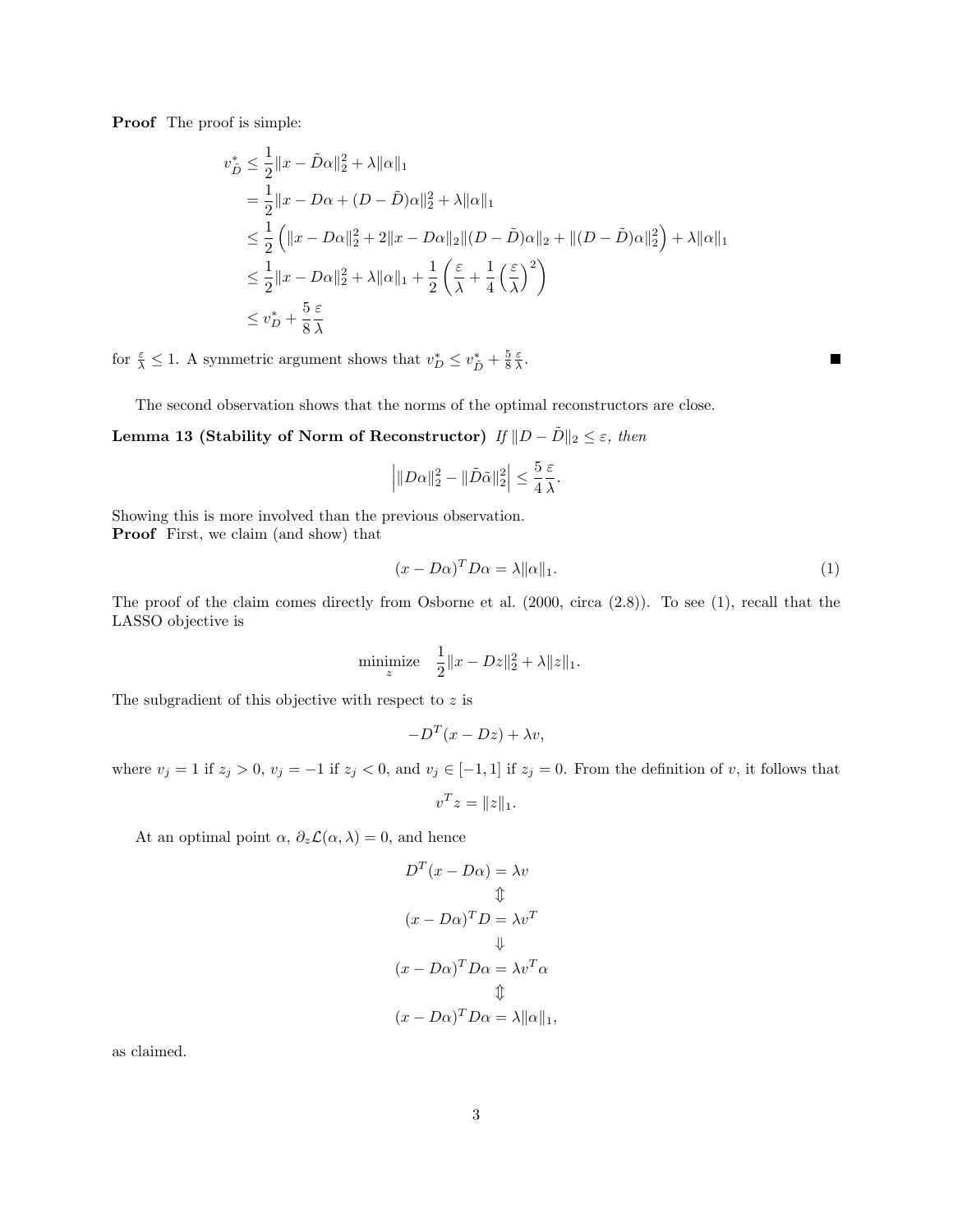Now, we use the fact that the values of the optimal solutions are close (Lemma 12):

$$
\left|v_D^* - v_{\tilde{D}}^*\right| \le \frac{5}{8} \frac{\varepsilon}{\lambda}.
$$

But  $v_D^*$  is just

$$
\frac{1}{2}\langle x - D\alpha, x - D\alpha \rangle + \lambda ||\alpha||_1 = \frac{1}{2}\langle x - D\alpha, x - D\alpha \rangle + \langle x - D\alpha, D\alpha \rangle
$$

$$
= \frac{1}{2}\langle x, x - D\alpha \rangle - \frac{1}{2}\langle x - D\alpha, D\alpha \rangle + \langle x - D\alpha, D\alpha \rangle
$$

$$
= \frac{1}{2}\left(\langle x, x - D\alpha \rangle + \langle x - D\alpha, D\alpha \rangle\right)
$$

$$
= \frac{1}{2}\langle x + D\alpha, x - D\alpha \rangle
$$

$$
= \frac{1}{2}\left(\|x\|_2^2 - \|D\alpha\|_2^2\right).
$$

Consequently,

$$
\left|\frac{1}{2}\left(\|x\|_2^2 - \|D\alpha\|_2^2\right) - \frac{1}{2}\left(\|x\|_2^2 - \|\tilde{D}\tilde{\alpha}\|_2^2\right)\right| \le \frac{5}{8}\frac{\varepsilon}{\lambda}
$$

and hence

$$
\left| \|D\alpha\|_2^2 - \|\tilde{D}\tilde{\alpha}\|_2^2 \right| \le \frac{5}{4} \frac{\varepsilon}{\lambda}.
$$

Finally, we prove stability of the optimal reconstructor. Rather than showing that  $||D\alpha - \tilde{D}\tilde{\alpha}||_2^2$  is  $O(\varepsilon)$ , it will be more convenient for later purposes to prove the following roughly equivalent result.

Lemma 14 (Reconstructor Stability) If  $||D - \tilde{D}||_2 \leq \varepsilon$ , then

$$
||D\alpha - D\tilde{\alpha}||_2^2 \le \frac{13\varepsilon}{\lambda}.
$$

**Proof** Let  $\alpha' := \frac{1}{2}(\alpha + \tilde{\alpha})$ . From the optimality of  $\alpha$ , it follows that  $v_D(\alpha) \le v_D(\alpha')$ , or more explicitly:

$$
\frac{1}{2}||x - D\alpha||_2^2 + \lambda ||\alpha||_1 \le \frac{1}{2}||x - D\alpha'||_2^2 + \lambda ||\alpha'||_1.
$$
 (2)

First, note that  $\left| \|D\tilde{\alpha}\|_2^2 - \|\tilde{D}\tilde{\alpha}\|_2^2 \right| \leq \frac{7}{4} \frac{\varepsilon}{\lambda}$ , because

$$
\left| \|D\tilde{\alpha}\|_{2}^{2} - \|\tilde{D}\tilde{\alpha}\|_{2}^{2} \right| \leq 2 \left| \langle D\tilde{\alpha}, (\tilde{D} - D)\alpha \rangle \right| + \|(\tilde{D} - D)\tilde{\alpha}\|_{2}^{2}
$$
  
\n
$$
\leq 2 \|D\tilde{\alpha}\|_{2} \|\tilde{D} - D\|_{2} \|\tilde{\alpha}\|_{2} + \left( \|\tilde{D} - D\|_{2} \|\tilde{\alpha}\|_{2} \right)^{2}
$$
  
\n
$$
\leq 2 \left( 1 + \frac{\varepsilon}{2\lambda} \right) \frac{\varepsilon}{2\lambda} + \frac{1}{4} \left( \frac{\varepsilon}{\lambda} \right)^{2}
$$
  
\n
$$
\leq \frac{7}{4} \frac{\varepsilon}{\lambda},
$$

assuming  $\varepsilon \leq \lambda$ . Combining this fact with Lemma 13,  $\left| ||D\alpha||_2^2 - ||\tilde{D}\tilde{\alpha}||_2^2 \right| \leq \frac{5}{4} \frac{\varepsilon}{\lambda}$ , yields

$$
\left|\|D\alpha\|_2^2 - \|D\tilde{\alpha}\|_2^2\right| \le \frac{3\varepsilon}{\lambda}.
$$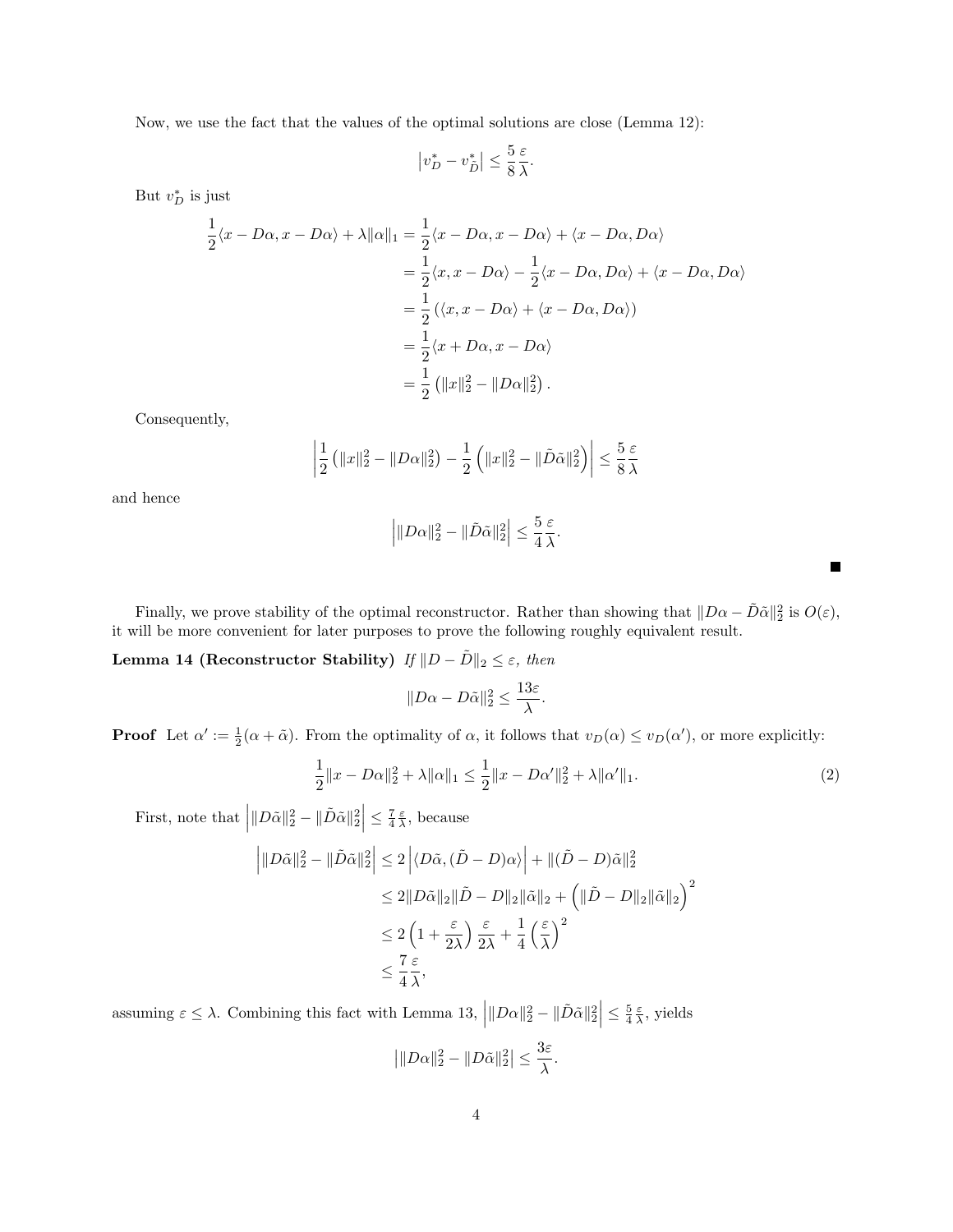By the convexity of the 1-norm, the RHS of (2) obeys:

$$
\begin{split} &\frac{1}{2}\left\|x-D\left(\frac{\alpha+\tilde{\alpha}}{2}\right)\right\|_{2}^{2}+\lambda\left\|\frac{\alpha+\tilde{\alpha}}{2}\right\|_{1}^{2}\\ &\leq \frac{1}{2}\left\|x-\frac{1}{2}(D\alpha+D\tilde{\alpha})\right\|_{2}^{2}+\frac{\lambda}{2}\|\alpha\|_{1}+\frac{\lambda}{2}\|\tilde{\alpha}\|_{1}\\ &=\frac{1}{2}\left(\|x\|_{2}^{2}-2\langle x,\frac{1}{2}\left(D\alpha+D\tilde{\alpha}\right)\rangle+\frac{1}{4}\|D\alpha+D\tilde{\alpha}\|_{2}^{2}\right)+\frac{\lambda}{2}\|\alpha\|_{1}+\frac{\lambda}{2}\|\tilde{\alpha}\|_{1}\\ &=\frac{1}{2}\|x\|_{2}^{2}-\frac{1}{2}\langle x,D\alpha\rangle-\frac{1}{2}\langle x,D\tilde{\alpha}\rangle+\frac{1}{8}\left(\|D\alpha\|_{2}^{2}+\|D\tilde{\alpha}\|_{2}^{2}+2\langle D\alpha,D\tilde{\alpha}\rangle\right)+\frac{\lambda}{2}\|\alpha\|_{1}+\frac{\lambda}{2}\|\tilde{\alpha}\|_{1}\\ &\leq \frac{1}{2}\|x\|_{2}^{2}-\frac{1}{2}\langle x,D\alpha\rangle-\frac{1}{2}\langle x,D\tilde{\alpha}\rangle+\frac{1}{4}\|D\alpha\|_{2}^{2}+\frac{1}{4}\langle D\alpha,D\tilde{\alpha}\rangle+\frac{\lambda}{2}\|\alpha\|_{1}+\frac{\lambda}{2}\|\tilde{\alpha}\|_{1}+\frac{3}{8}\frac{\varepsilon}{\tilde{\lambda}}\\ &=\frac{1}{2}\|x\|_{2}^{2}-\frac{1}{2}\langle x,D\alpha\rangle-\frac{1}{2}\langle x,D\tilde{\alpha}\rangle+\frac{1}{4}\|D\alpha\|_{2}^{2}+\frac{1}{4}\langle D\alpha,D\tilde{\alpha}\rangle+\frac{1}{2}\langle x-D\alpha,D\alpha\rangle+\frac{1}{2}\langle x-\tilde{D}\tilde{\alpha},\tilde{D}\tilde{\alpha}\rangle+\frac{3}{8}\frac{\varepsilon}{\tilde{\lambda}}\\ &\leq \frac{1}{2}\|x\|_{2}^{2}-\frac{1}{2}\langle x,D\alpha\rangle-\frac{1}{2}\langle x,D\tilde{\alpha}\rangle+\frac{1}{4}\|D\alpha\|_{2}^{2}+\frac{1}{4}\
$$

which simplifies to

$$
\frac{1}{2}||x||_2^2 - \frac{3}{4}||D\alpha||_2^2 - \frac{1}{2}\langle x, D\alpha\rangle - \frac{1}{2}\langle x, D\tilde{\alpha}\rangle + \frac{1}{4}\langle D\alpha, D\tilde{\alpha}\rangle + \frac{1}{2}\langle x, D\alpha\rangle + \frac{1}{2}\langle x, D\tilde{\alpha}\rangle + \frac{5}{4}\frac{\varepsilon}{\lambda}
$$
\n
$$
= \frac{1}{2}||x||_2^2 - \frac{3}{4}||D\alpha||_2^2 + \frac{1}{4}\langle D\alpha, D\tilde{\alpha}\rangle + \frac{5}{4}\frac{\varepsilon}{\lambda}.
$$

Now, taking the (expanded) LHS of (2) and the newly derived upper bound of the RHS of (2) yields the inequality:

$$
\frac{1}{2}||x||_2^2 - \langle x, D\alpha \rangle + \frac{1}{2}||D\alpha||_2^2 + \lambda ||\alpha||_1
$$
  
\n
$$
\leq \frac{1}{2}||x||_2^2 - \frac{3}{4}||D\alpha||_2^2 + \frac{1}{4}\langle D\alpha, D\tilde{\alpha} \rangle + \frac{5}{4}\frac{\varepsilon}{\lambda}.
$$

which implies that

$$
\begin{aligned} &-\left\langle x,D\alpha\right\rangle +\frac{1}{2}\|D\alpha\|_2^2+\lambda\|\alpha\|_1\\ &\leq -\frac{3}{4}\|D\alpha\|_2^2+\frac{1}{4}\langle D\alpha,D\tilde{\alpha}\rangle+\frac{5}{4}\frac{\varepsilon}{\lambda}. \end{aligned}
$$

Replacing  $\lambda\|\alpha\|_1$  with  $\langle x - D\alpha, D\alpha \rangle$  yields:

$$
\begin{aligned} &-\left\langle x,D\alpha\right\rangle +\frac{1}{2}\|D\alpha\|_2^2+\left\langle x,D\alpha\right\rangle-\|D\alpha\|_2^2\\ &\leq-\frac{3}{4}\|D\alpha\|_2^2+\frac{1}{4}\langle D\alpha,D\tilde{\alpha}\rangle+\frac{5}{4}\frac{\varepsilon}{\lambda}, \end{aligned}
$$

implying that

$$
\frac{1}{4}\|D\alpha\|_2^2 \leq \frac{1}{4}\langle D\alpha,D\tilde{\alpha}\rangle + \frac{5}{4}\frac{\varepsilon}{\lambda}.
$$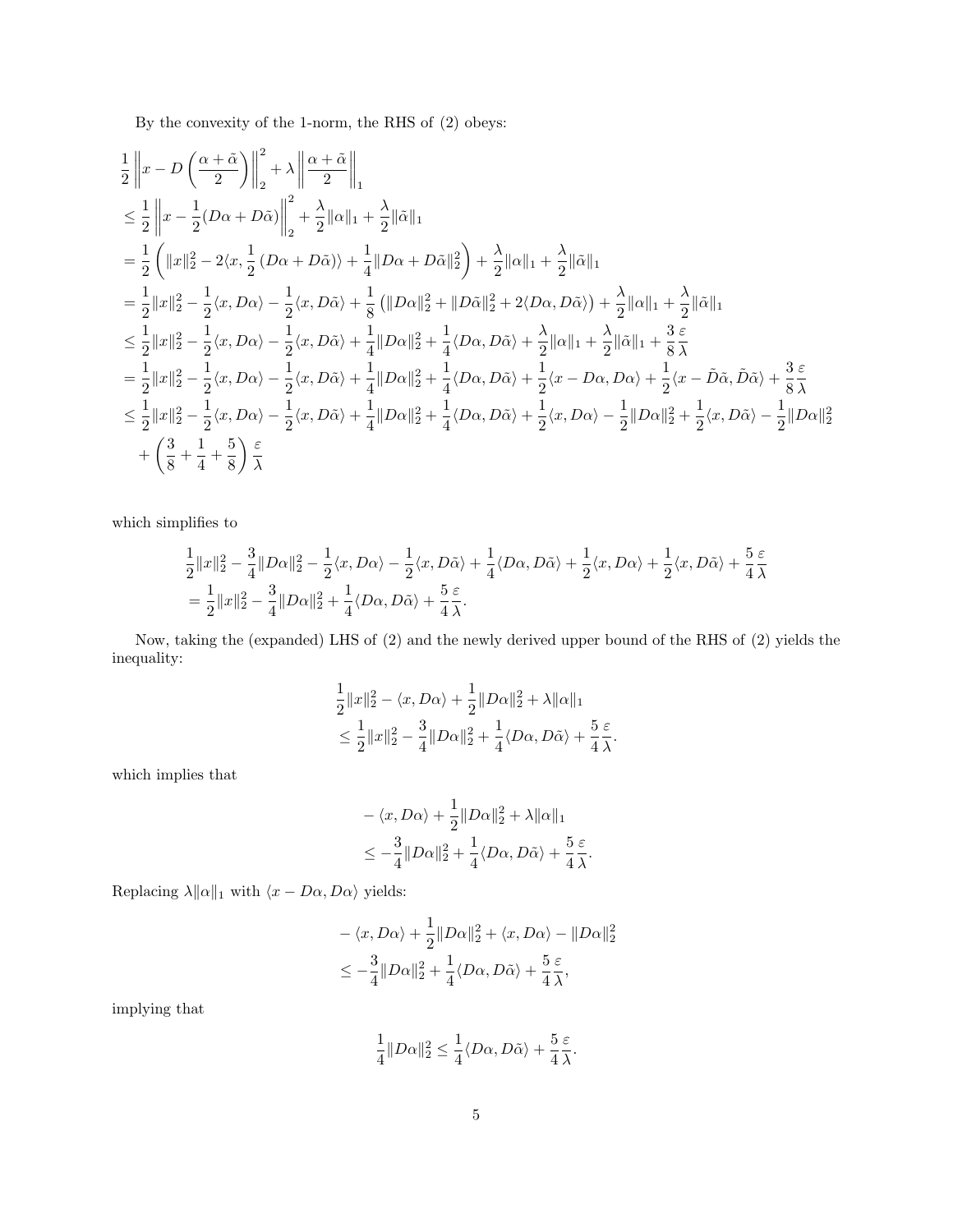Hence,

$$
||D\alpha||_2^2 \le \langle D\alpha, D\tilde{\alpha}\rangle + \frac{5\varepsilon}{\lambda}.
$$

Now, note that

$$
||D\alpha - D\tilde{\alpha}||_2^2 = ||D\alpha||_2^2 + ||D\tilde{\alpha}||_2^2 - 2\langle D\alpha, D\tilde{\alpha}\rangle
$$
  
\n
$$
\leq ||D\alpha||_2^2 + ||D\tilde{\alpha}||_2^2 - 2||D\alpha||_2^2 + 10\frac{\varepsilon}{\lambda}
$$
  
\n
$$
\leq ||D\alpha||_2^2 + ||D\alpha||_2^2 - 2||D\alpha||_2^2 + 13\frac{\varepsilon}{\lambda}
$$
  
\n
$$
= 13\frac{\varepsilon}{\lambda}.
$$

 $\blacksquare$ 

A.3 The Sparsity Lemma

We now prove that the solution to the perturbed problem is sparse for sufficiently small  $\varepsilon$ .

Lemma 15 (Preservation of Sparsity) Under Assumptions (A1)-(A3), if

$$
\tau \ge \varepsilon \left(1 + \frac{1}{2\lambda}\right) + \sqrt{\frac{13\varepsilon}{\lambda}},
$$

then  $\tilde{\alpha}_i = 0$  for all  $i \in \mathcal{I}$ .

**Proof** Let  $i \in \mathcal{I}$  be arbitrary. To prove that  $\tilde{\alpha}_i = 0$ , it is sufficient to show that

$$
\left| \langle \tilde{D}_i, x - \tilde{D} \tilde{\alpha} \rangle \right| < \lambda,
$$

since  $\tilde{\alpha}_i$  is hence zero.

First, note that

$$
\left| \langle \tilde{D}_i, x - \tilde{D}\tilde{\alpha} \rangle \right| = \left| \langle D_i + \tilde{D}_i - D_i, x - \tilde{D}\tilde{\alpha} \rangle \right|
$$
  
\n
$$
\leq \left| \langle D_i, x - \tilde{D}\tilde{\alpha} \rangle \right| + \|\tilde{D}_i - D_i\|_2 \|x - \tilde{D}\tilde{\alpha}\|_2
$$
  
\n
$$
\leq \left| \langle D_i, x - \tilde{D}\tilde{\alpha} \rangle \right| + \varepsilon
$$
 (since  $\|x\|_2 \leq 1$ )

and

$$
\left| \langle D_i, x - \tilde{D}\tilde{\alpha} \rangle \right| = \left| \langle D_i, x - (D + \tilde{D} - D)\tilde{\alpha} \rangle \right|
$$
  
\n
$$
\leq |\langle D_i, x - D\tilde{\alpha} \rangle| + \left| \langle D_i, (\tilde{D} - D)\tilde{\alpha} \rangle \right|
$$
  
\n
$$
\leq |\langle D_i, x - D\tilde{\alpha} \rangle| + ||D_i||_2 ||\tilde{D} - D||_2 ||\tilde{\alpha}||_2
$$
  
\n
$$
\leq |\langle D_i, x - D\tilde{\alpha} \rangle| + \frac{\varepsilon}{2\lambda}.
$$

Hence,

$$
\left| \langle \tilde{D}_i, x - \tilde{D} \tilde{\alpha} \rangle \right| \leq \left| \langle D_i, x - D \tilde{\alpha} \rangle \right| + \varepsilon \left( 1 + \frac{1}{2\lambda} \right),
$$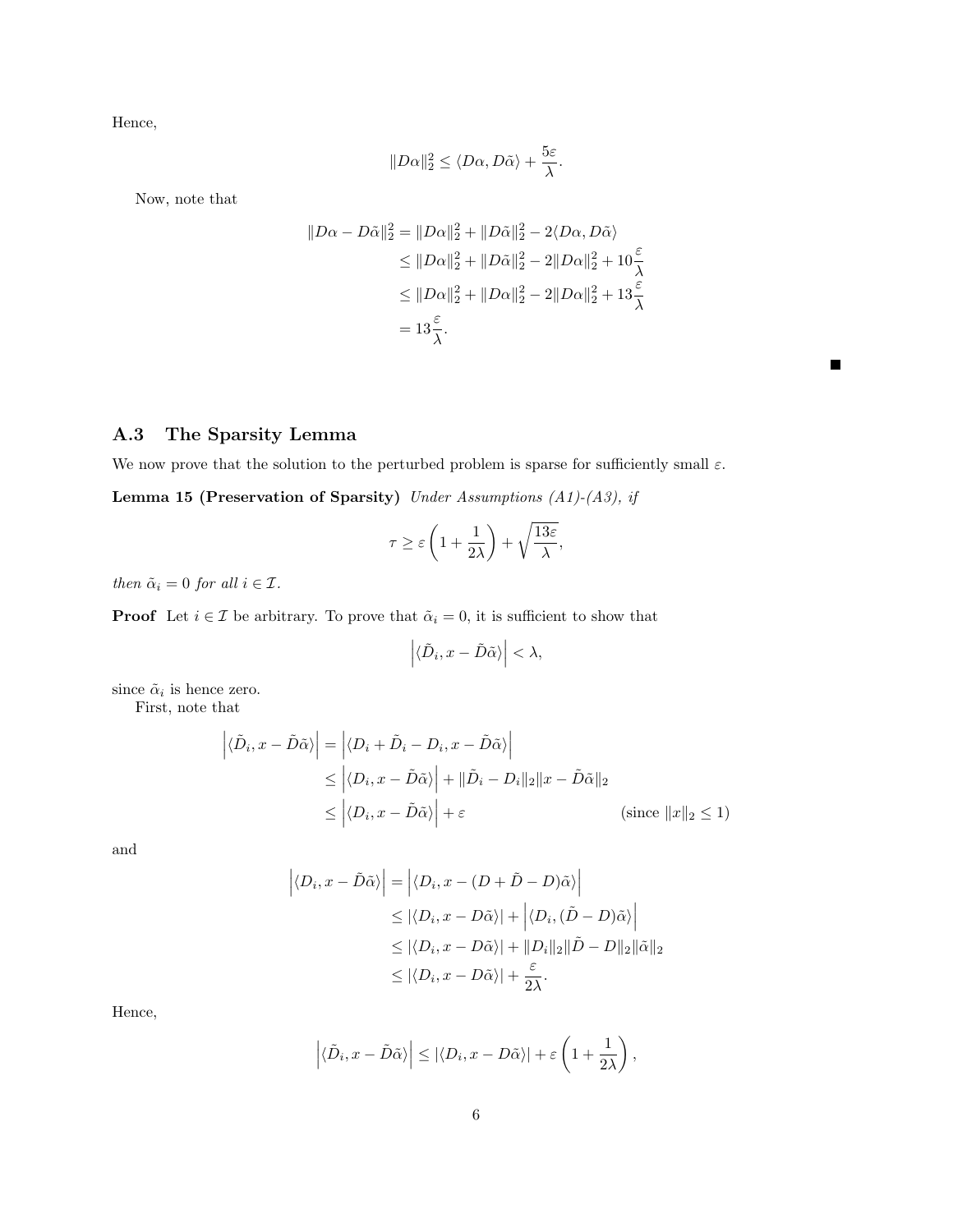and so it is sufficient to show that

$$
|\langle D_i, x - D\tilde{\alpha} \rangle| < \lambda - \varepsilon \left( 1 + \frac{1}{2\lambda} \right).
$$

Now,

$$
|\langle D_i, x - D\tilde{\alpha} \rangle| = |\langle D_i, x - D\tilde{\alpha} + D\alpha - D\alpha \rangle|
$$
  
\n
$$
\leq |\langle D_i, x - D\alpha \rangle| + |\langle D_i, D\alpha - D\tilde{\alpha} \rangle|
$$
  
\n
$$
< \lambda - \tau + ||D_i||_2 ||D\alpha - D\tilde{\alpha}||_2
$$
  
\n
$$
\leq \lambda - \tau + \sqrt{\frac{13\varepsilon}{\lambda}},
$$
\n(3)

where (3) is due to Lemma 14. Consequently, it is sufficient if  $\tau$  is chosen to satisfy

$$
\lambda - \tau + \sqrt{\frac{13\varepsilon}{\lambda}} \leq \lambda - \varepsilon \left( 1 + \frac{1}{2\lambda} \right),
$$

yielding:

$$
\tau \ge \varepsilon \left( 1 + \frac{1}{2\lambda} \right) + \sqrt{\frac{13\varepsilon}{\lambda}}.
$$

### A.4 Proof of the Sparse Coding Stability Theorem

**Proof** (of Theorem 4) Recall that  $\varphi_D(x)$  is the unique optimal solution to the problem

$$
\min_{z \in \mathbb{R}^k} \frac{1}{2} ||x - Dz||_2^2 + \lambda ||z||_1.
$$

If not for  $\ell_1$  penalty, in standard form, the quadratic program is

$$
\min_{z \in \mathbb{R}^k} \frac{1}{2} z^T D^T D z - z^T (D^T x) + \lambda ||z||_1.
$$

Denoting  $\bar{z} :=$  $\sqrt{ }$  $\mathcal{L}$ z  $z^+$  $z^{-}$  $\setminus$ with  $z^+, z^- \in \mathbb{R}^k$ , an equivalent formulation is

$$
\begin{array}{ll}\text{minimize} & Q(\bar{z}) := \frac{1}{2} \bar{z}^T \left( \begin{array}{cc} D^T D & \mathbf{0}_{k \times 2k} \\ \mathbf{0}_{2k \times k} & \mathbf{0}_{2k \times 2k} \end{array} \right) \bar{z} - \bar{z}^T \left( \left( \begin{array}{c} D^T \\ \mathbf{0}_{2k \times d} \end{array} \right) x \right) + \lambda (\mathbf{0}_k^T \mathbf{1}_{2k}^T) \bar{z} \\ \text{subject to} & z^+ \geq \mathbf{0}_k \qquad z^- \geq \mathbf{0}_k \qquad z - z^+ + z^- = \mathbf{0}_k. \end{array}
$$

Similarly, let  $\tilde{Q}(\cdot)$  be the objective using  $\tilde{D}$  instead of D.

For optimal solutions  $\bar{z}_* :=$  $\sqrt{ }$  $\mathcal{L}$ z∗  $z_*^+$ <br> $z_*^ \setminus$ and  $\bar{t}_* :=$  $\sqrt{ }$  $\mathcal{L}$ t∗  $t_*^+$  $\setminus$ of  $Q$  and  $\tilde{Q}$  respectively, from Daniel (1973), we have

$$
(\bar{u} - \bar{z}_*)^T \nabla Q(\bar{z}_*) \ge 0 \tag{4}
$$

$$
(\bar{u} - \bar{t}_*)^T \nabla \tilde{Q}(\bar{t}_*) \ge 0 \tag{5}
$$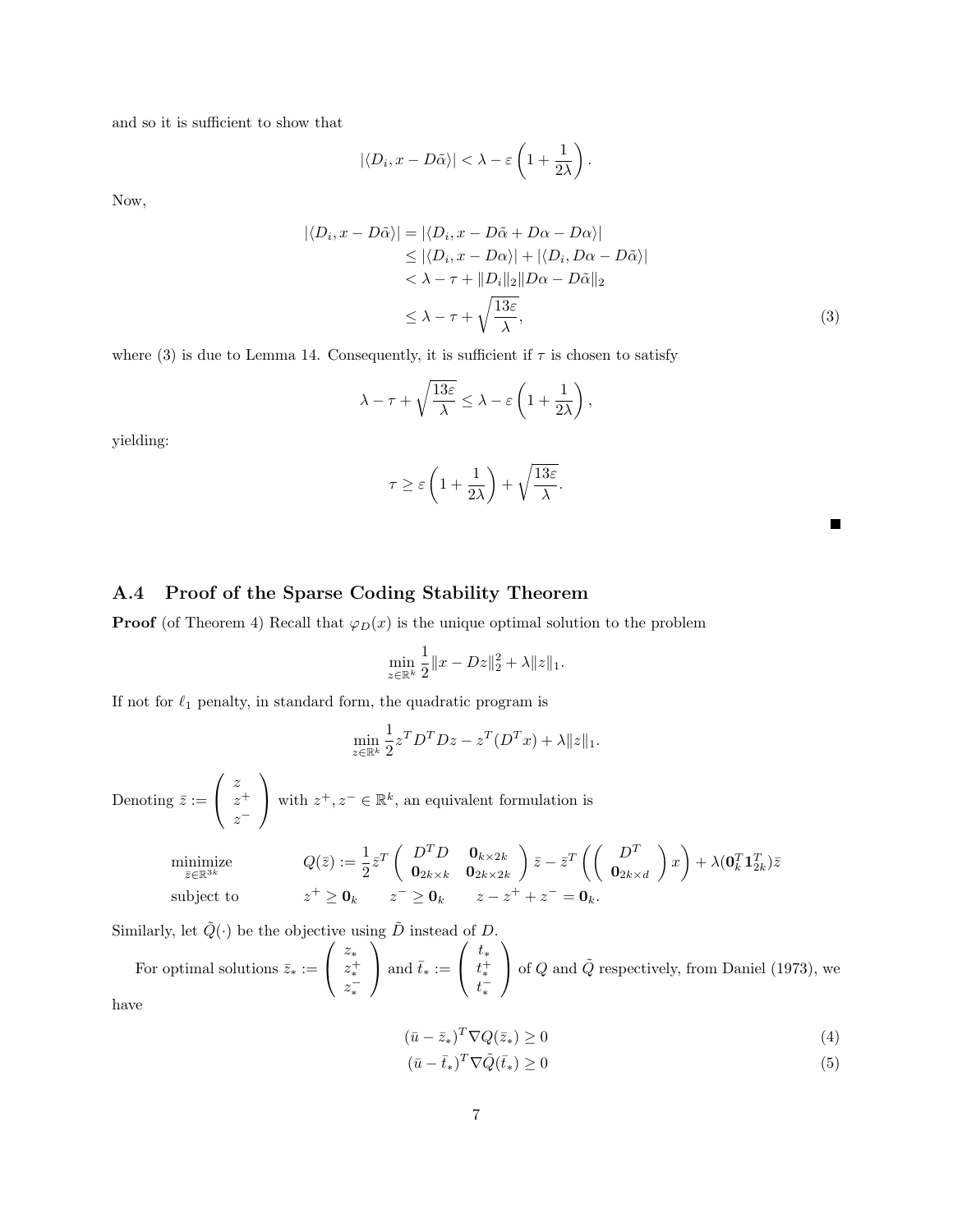for all feasible  $\bar{u} \in \mathbb{R}^{3k}$ . Setting  $\bar{u}$  to  $\bar{t}_*$  in (4) and  $\bar{u}$  to  $\bar{z}_*$  in (5) and adding (5) and (4) yields

$$
(\bar{t}_* - \bar{z}_*)^T (\nabla Q(\bar{z}_*) - \nabla \tilde{Q}(\bar{t}_*)) \ge 0,
$$

which is equivalent to

 $(\bar{t}_* - \bar{z}_*)^T (\nabla \tilde{Q}(\bar{t}_*) - \nabla \tilde{Q}(\bar{z}_*)) \leq (\bar{t}_* - \bar{z}_*)^T (\nabla Q(\bar{z}_*) - \nabla \tilde{Q}(\bar{z}_*))$ (6)

Here,

$$
\nabla Q(z) = \frac{1}{2} \begin{pmatrix} D^T D & \mathbf{0}_{k \times 2k} \\ \mathbf{0}_{2k \times k} & \mathbf{0}_{2k \times 2k} \end{pmatrix} z - \begin{pmatrix} D^T \\ \mathbf{0}_{2k \times d} \end{pmatrix} x + \lambda \begin{pmatrix} \mathbf{0}_k \\ \mathbf{1}_{2k} \end{pmatrix}.
$$

After plugging in the expansions of  $\nabla Q$  and  $\nabla \tilde{Q}$  and incurring cancellations from the zeros, (6) becomes

$$
(t_{*}-z_{*})^{T}\tilde{D}^{T}\tilde{D}(t_{*}-z_{*}) \leq (t_{*}-z_{*})^{T}\left((D^{T}D-\tilde{D}^{T}\tilde{D})z_{*}+2(\tilde{D}-D)^{T}x\right) \tag{7}
$$
  

$$
\leq (t_{*}-z_{*})^{T}(D^{T}D-\tilde{D}^{T}\tilde{D})z_{*}+2\|t_{*}-z_{*}\|_{2}\|(\tilde{D}-D)^{T}x\|_{2}
$$
  

$$
\leq (t_{*}-z_{*})^{T}(D^{T}D-\tilde{D}^{T}\tilde{D})z_{*}+\|t_{*}-z_{*}\|_{2}(2\varepsilon)
$$
  
(8)

Let us gain a handle on the first term. Below, we will use an operator which we dub the s-restricted 2-norm: for a dictionary  $A \in (B_{\mathbb{R}^d})^k$ , the s-restricted 2-norm of A is defined as  $||A||_{2,s} := \sup_{\{t \in \mathbb{R}^k : ||t|| = 1, |\text{supp}(t)| \leq s\}} ||At||_2$ . Now, note that  $\tilde{D} = D + E$  for some E satisfying  $||E||_2 \leq \varepsilon$ . Hence,

$$
(t_{*}-z_{*})^{T}(D^{T}D - \tilde{D}^{T}\tilde{D})z_{*}
$$
\n
$$
= |(t_{*}-z_{*})^{T}(E^{T}D + D^{T}E + E^{T}E)z_{*}|
$$
\n
$$
\leq |(t_{*}-z_{*})^{T}E^{T}Dz_{*}| + |(t_{*}-z_{*})^{T}D^{T}Ez_{*}| + |(t_{*}-z_{*})^{T}E^{T}Ez_{*}|
$$
\n
$$
\leq ||E(t_{*}-z_{*})||_{2}||Dz_{*}||_{2} + ||D(t_{*}-z_{*})||_{2}||Ez_{*}||_{2} + ||E(t_{*}-z_{*})||_{2}||Ez_{*}||_{2}
$$
\n
$$
\leq ||t_{*}-z_{*}||_{2} (||E||_{2}||D||_{2,s}||z_{*}||_{2} + ||D||_{2,s}||E||_{2}||z_{*}||_{2} + ||E||_{2}^{2}||z_{*}||_{2})
$$
\n
$$
\leq ||t_{*}-z_{*}||_{2} \left(\frac{\varepsilon\sqrt{s}}{2\lambda} + \frac{\varepsilon\sqrt{s}}{2\lambda} + \frac{\varepsilon^{2}}{2\lambda}\right)
$$
\n
$$
\leq ||t_{*}-z_{*}||_{2} \frac{3}{2} \frac{\varepsilon\sqrt{s}}{\lambda},
$$

where the penultimate step follows because

- 1. if  $||z_*||_0 \leq s$ , then Lemma 16 (stated after this proof) implies that  $||Dz_*||_2 \leq \sqrt{s}||z_*||_2$  (and  $||z_*||_2 \leq$  $||z_*||_1 \leq \frac{1}{2\lambda}$ ; and
- 2. Lemma 15 implies that  $||t_* z_*||_0 \leq s$ .

Combining this result with the fact that  $\tilde{D}$  has s-incoherence lower bounded by  $\mu$  implies the desired result:

$$
||t_* - z_*||_2 \le \frac{3}{2} \frac{\varepsilon \sqrt{s}}{\lambda \mu}.
$$

**Lemma 16** If  $D \in (B_{\mathbb{R}^d})^k$ , then  $||D||_{2,s} \leq \sqrt{s}$ .

 $\blacksquare$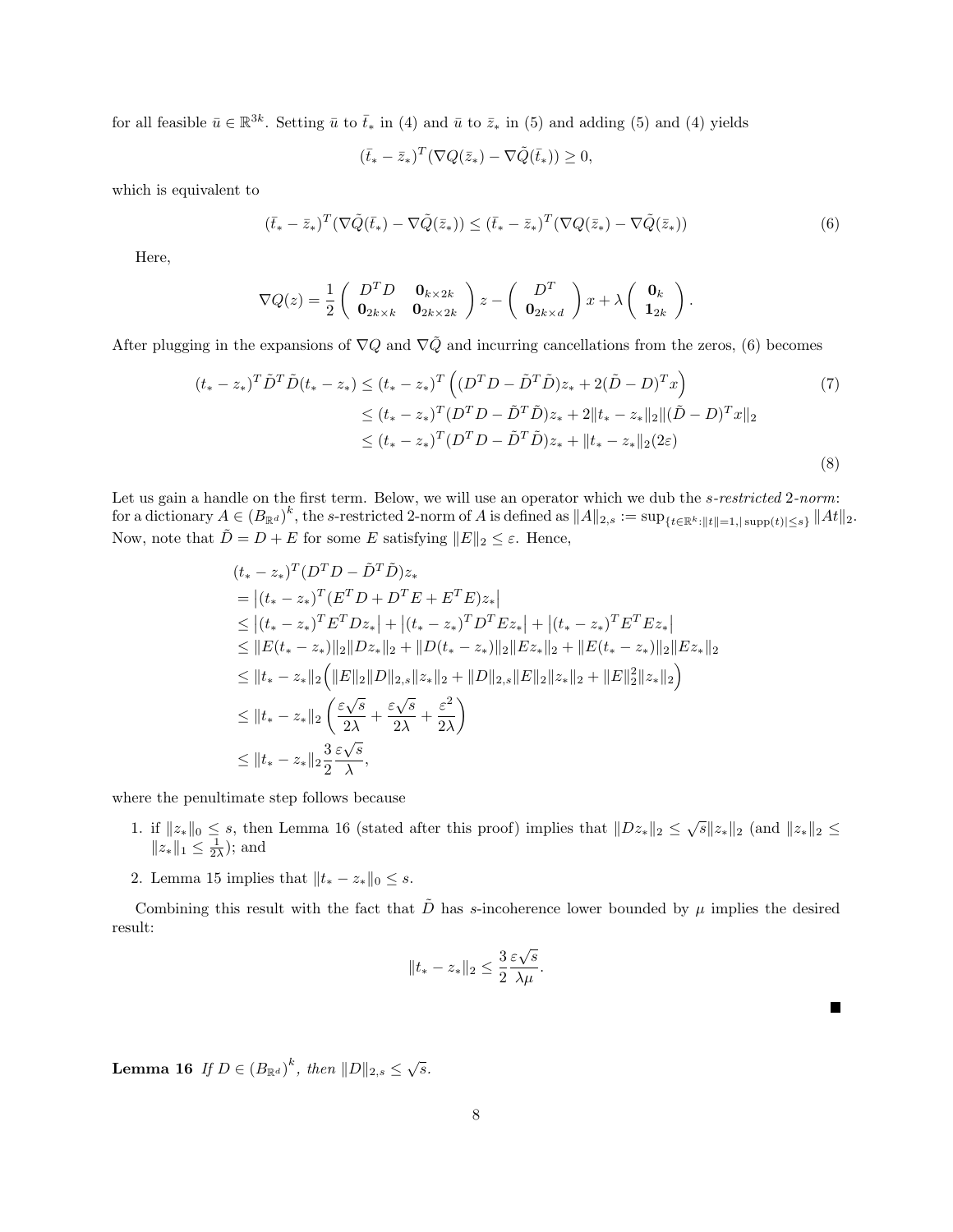**Proof** Define  $D_{\Lambda}$  as the submatrix of D that selects the columns indexed by  $\Lambda$ . Similarly, for  $t \in \mathbb{R}^k$  define the coordinate projection  $t_\Lambda$  of  $t$ .

$$
\sup_{\{t:||t||=1,|\sup p(t)|\leq s\}} ||Dt||_2
$$
\n
$$
= \max_{\{\Lambda \subseteq [k]:|\Lambda| \leq s\}} \sup_{\{t:||t||=1,\sup p(t) \subseteq \Lambda\}} ||D_{\Lambda}t_{\Lambda}||_2
$$
\n
$$
= \max_{\{\Lambda \subseteq [k]:|\Lambda| \leq s\}} \sup_{\{t:||t||=1,\sup p(t) \subseteq \Lambda\}} \left\| \sum_{\omega \in \Lambda} t_{\omega} D_{\omega} \right\|_2
$$
\n
$$
\leq \max_{\{\Lambda \subseteq [k]:|\Lambda| \leq s\}} \sup_{\{t:||t||=1,\sup p(t) \subseteq \Lambda\}} \sum_{\omega \in \Lambda} |t_{\omega}|||D_{\omega}||_2
$$
\n
$$
\leq \max_{\{\Lambda \subseteq [k]:|\Lambda| \leq s\}} \sup_{\{t:||t||=1,\sup p(t) \subseteq \Lambda\}} \sum_{\omega \in \Lambda} |t_{\omega}|
$$
\n
$$
\leq \max_{\{\Lambda \subseteq [k]:|\Lambda| \leq s\}} \sup_{\{t:||t||=1,\sup p(t) \subseteq \Lambda\}} |t_{\Lambda}||_1
$$
\n
$$
\leq \max_{\{\Lambda \subseteq [k]:|\Lambda| \leq s\}} \sup_{\{t:||t||=1,\sup p(t) \subseteq \Lambda\}} \sqrt{s} ||t_{\Lambda}||_2
$$
\n
$$
= \sqrt{s}.
$$

п

## B Proof of Symmetrization by Ghost Sample Lemma

**Proof** (of Lemma 6) Replace  $\mathcal{F}(\sigma_n)$  from the notation of Mendelson & Philips (2004) with  $\mathcal{F}(\mathbf{z}, \mathbf{x}'')$ . A modified one-sided version of Mendelson & Philips (2004, Lemma 2.2) that uses the more favorable Chebyshev-Cantelli inequality implies that, for every  $t > 0$ :

$$
\left(1 - \frac{4 \sup_{f \in \mathcal{F}} \text{Var}(l(\cdot, f))}{4 \sup_{f \in \mathcal{F}} \text{Var}(l(\cdot, f)) + mt^2}\right) \Pr_{\mathbf{z} \times \text{w}'} \left\{ \exists f \in \mathcal{F}(\mathbf{z}, \mathbf{x}''), \ (P - P_{\mathbf{z}})l(\cdot, f) \ge t \right\}
$$

$$
\le \Pr_{\mathbf{z} \times \text{w}'} \left\{ \exists f \in \mathcal{F}(\mathbf{z}, \mathbf{x}''), \ (P_{\mathbf{z}'} - P_{\mathbf{z}})l(\cdot, f) \ge \frac{t}{2} \right\}.
$$

As the losses lie in [0, b] by assumption, it follows that  $\sup_{f \in \mathcal{F}} \text{Var}(l(\cdot, f)) \leq \frac{b^2}{4}$  $\frac{b^2}{4}$ . The lemma follows since the left hand factor of the LHS of the above inequality is at least  $\frac{1}{2}$  whenever  $m \geq (\frac{b}{t})^2$ .  $\blacksquare$ 

## C Proof of Learning Bound

Proof (of Theorem 5) Proposition 9 and Lemmas 10 and 11 imply that

$$
\begin{split} \Pr_{\mathbf{z}}\left\{\begin{array}{c}\exists f \in \mathcal{F}_{\mu},\ \left[\mathrm{margin}_s(D,\mathbf{x}) > \iota\right] \\ \textbf{and}\ \left((P - P_{\mathbf{z}})l(\cdot,f) > t\right) \end{array}\right\} \\ & \leq 2\left(\left(\frac{8(r/2)^{1/(d+1)}}{\varepsilon}\right)^{(d+1)k} \exp(-m\varpi^2/(2b^2)) + \delta\right). \end{split}
$$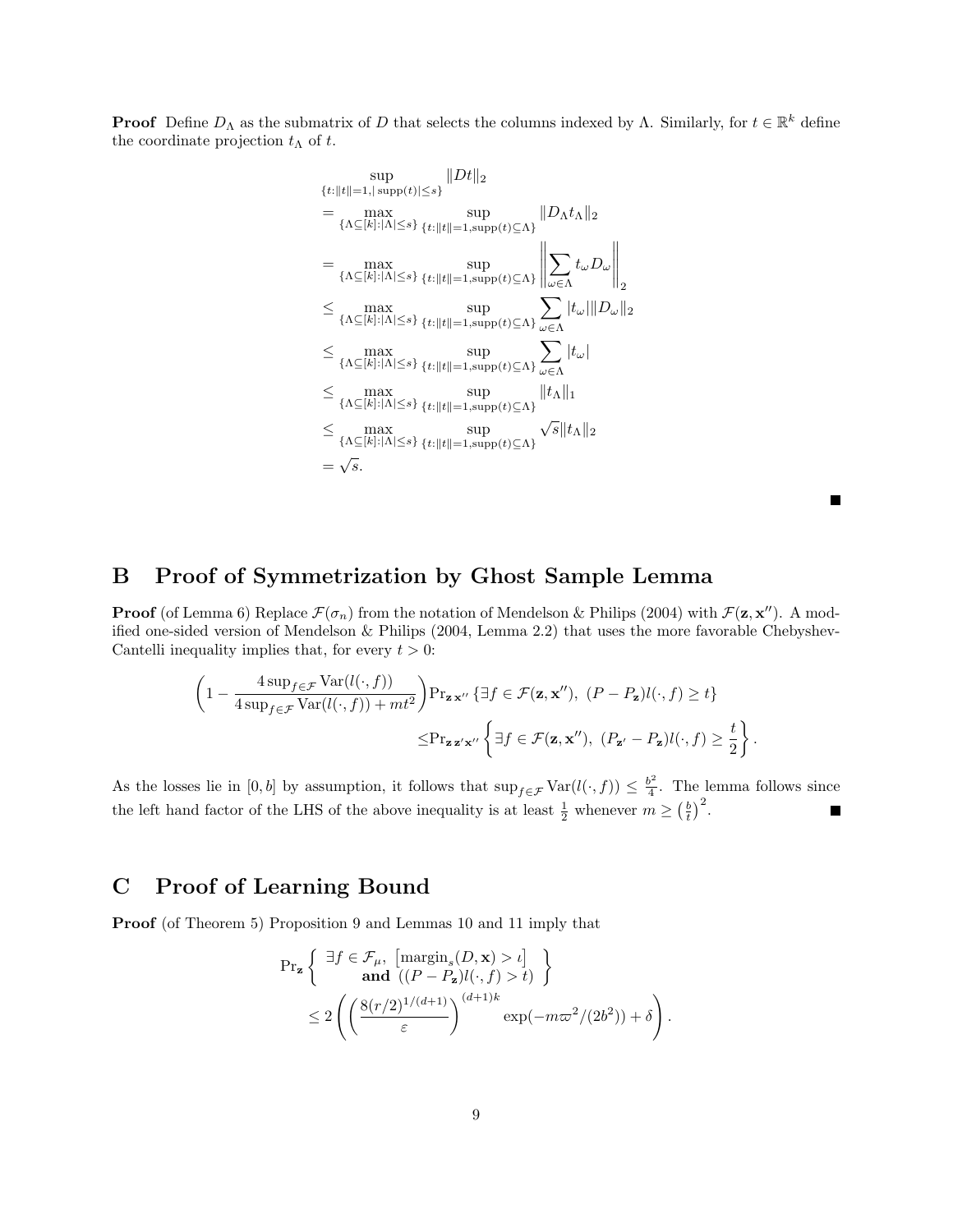Equivalently,

$$
\Pr_{\mathbf{z}}\left\{\begin{array}{l}\exists f \in \mathcal{F}_{\mu}, \ \left[\mathrm{margin}_s(D, \mathbf{x}) > \iota\right] \\ \mathbf{and} \ \left((P - P_{\mathbf{z}})l(\cdot, f) > 2\left(\varpi + 2L\beta + \frac{b\eta(m, d, k, \varepsilon, \delta)}{m}\right)\right) \\ \leq 2\left(\left(\frac{8(r/2)^{1/(d+1)}}{\varepsilon}\right)^{(d+1)k} \exp(-m\varpi^2/(2b^2)) + \delta\right).\end{array}\right\}
$$

Now, expand  $\beta$  and  $\eta$  and replace  $\delta$  with  $\delta/4$ :

$$
\Pr_{\mathbf{z}}\left\{\begin{array}{l}\exists f \in \mathcal{F}_{\mu}, \ \left[\mathrm{margin}_{s}(D, \mathbf{x}) > \iota\right] \text{ and} \\ (P - P_{\mathbf{z}})l(\cdot, f) > 2\left(\varpi + 2L\varepsilon \frac{1}{2\lambda}\left(1 + \frac{3r\sqrt{s}}{\mu}\right) + \frac{b(dk\log\frac{1944}{\mathrm{margin}_{s}^{2}(D, \mathbf{x})\cdot\lambda} + \log(2m+1) + \log\frac{4}{\delta})}{m}\right) \\ \leq 2\left(\frac{8(r/2)^{1/(d+1)}}{\varepsilon}\right)^{(d+1)k} \exp(-m\varpi^{2}/(2b^{2})) + \frac{\delta}{2}.\end{array}\right\}
$$

Choosing  $\frac{\delta}{4} = \left(\frac{8(r/2)^{1/(d+1)}}{\varepsilon}\right)$  $\left(\frac{1/(d+1)}{\varepsilon}\right)^{(d+1)k} \exp(-m\varpi^2/(2b^2))$  yields

$$
\Pr_{\mathbf{z}}\left\{\n\begin{array}{l}\n\exists f \in \mathcal{F}_{\mu}, \quad \left[\text{margin}_{s}(D, \mathbf{x}) > \iota\right] \text{ and} \\
(P - P_{\mathbf{z}})l(\cdot, f) > 2\left(\n\begin{array}{l}\n\varpi + L\varepsilon \frac{1}{\lambda}\left(1 + \frac{3r\sqrt{s}}{\mu}\right) + \\
\frac{b(dk\log\frac{1944}{\max\sin_{s}^{2}(D, \mathbf{x})\cdot\lambda} + \log(2m+1) + (d+1)k\log\frac{\varepsilon}{8(r/2)^{1/(d+1)}} + \frac{m\varpi^{2}}{b^{2}})}{m}\n\end{array}\n\right)\n\right\} \\
\leq 4 \cdot \left(\frac{8(r/2)^{1/(d+1)}}{\varepsilon}\right)^{(d+1)k} \exp(-m\varpi^{2}/(2b^{2})),\n\end{array}
$$

which is equivalent to

$$
\begin{array}{l} \Pr_{\mathbf{z}}\left\{\begin{array}{c}\exists f\in\mathcal{F}_{\mu},\ \left[\mathrm{margin}_{s}(D,\mathbf{x})>\iota\right]\mathrm{\;and}\\\ (P-P_{\mathbf{z}})l(\cdot,f)>2\left(\begin{array}{c}\varpi+L\varepsilon\frac{1}{\lambda}\left(1+\frac{3r\sqrt{s}}{\mu}\right)+\\\frac{b(dk\log\frac{1944}{\max\!\min^2_{\vec{s}}(D,\mathbf{x})\cdot\lambda}-(d+1)k\log\frac{8}{\varepsilon}+k\log\frac{2}{\tau}+\log(2m+1)+\frac{m\varpi^{2}}{b^{2}})}{m}\end{array}\right)\end{array}\right\}\\ \le4\cdot\left(\frac{8(r/2)^{1/(d+1)}}{\varepsilon}\right)^{(d+1)k}\exp(-m\varpi^{2}/(2b^{2})), \end{array}
$$

Let  $\delta$  (a new variable, not related to the previous incarnation of  $\delta$ ) be equal to the upper bound, and solve for  $\varpi$ , yielding:

$$
\varpi = b \sqrt{\frac{2((d+1)k \log \frac{8}{\varepsilon} + k \log \frac{r}{2} + \log \frac{4}{\delta})}{m}}
$$

and hence

$$
\Pr_{\mathbf{z}}\left\{\begin{array}{l} \exists f=(D,w)\in\mathcal{F}_{\mu},\ \left[\mathrm{margin}_s(D,\mathbf{x})>\iota\right]\ \textbf{and} \\[1.5ex] (P-P_{\mathbf{z}})l(\cdot,f)>2\left(\begin{array}{l} b\sqrt{\frac{2((d+1)k\log\frac{8}{\varepsilon}+k\log\frac{r}{\delta}+\log\frac{4}{\delta})}{m}}+\textit{L}\varepsilon\frac{1}{\lambda}\left(1+\frac{3r\sqrt{s}}{\mu}\right)+\\ \frac{b(dk\log\frac{1944}{\max\min^2_{\delta}(D,\mathbf{x})\cdot\lambda}+\log(2m+1)+\log\frac{4}{\delta})}{m}\end{array}\right)\end{array}\right\}
$$